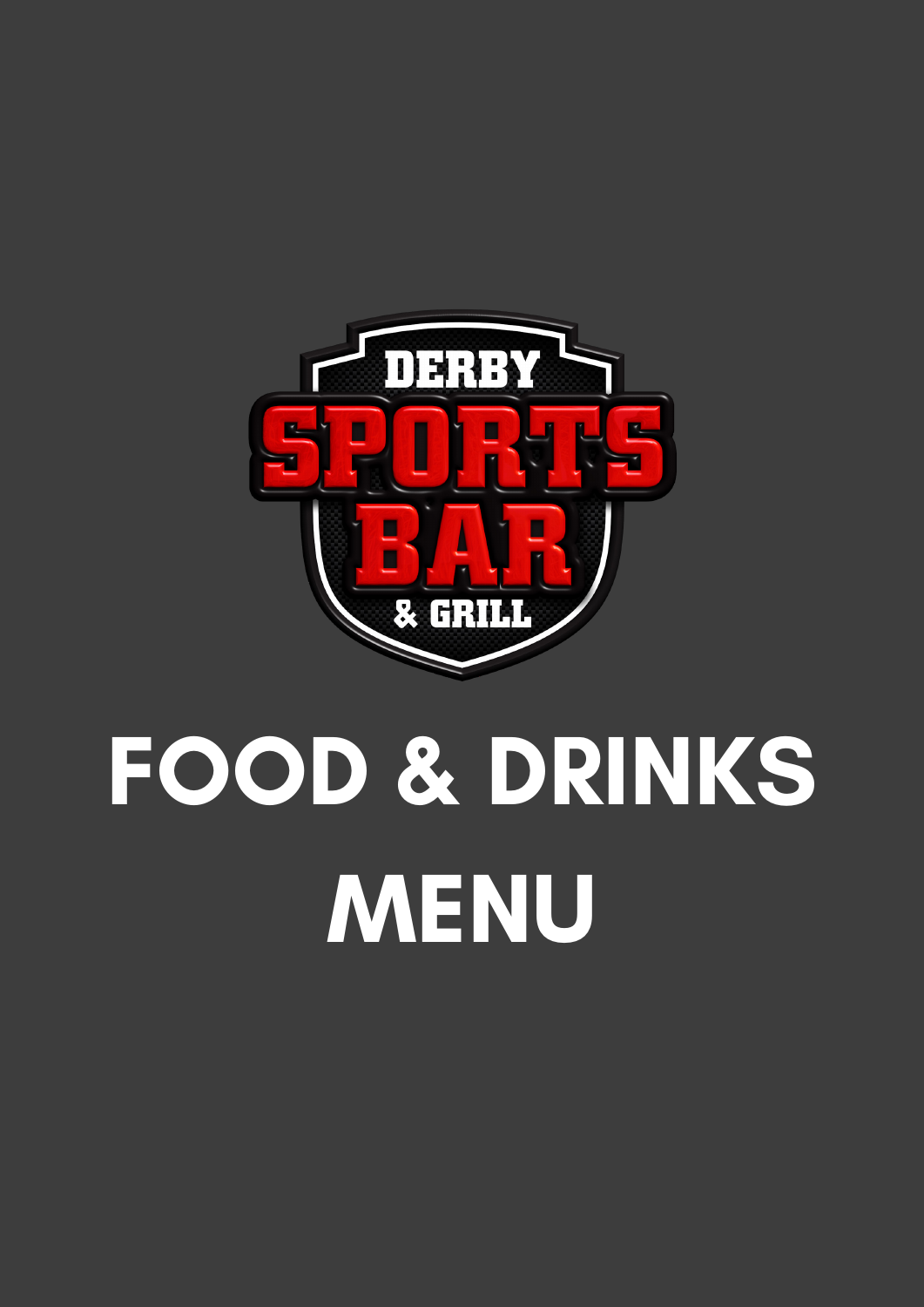**12oz Gammon Steak | 10.95** Served with grilled tomato, grilled mushroom, pineapple rings, 2 fried eggs and french fries

**10oz Rump Steak | 12.95** Prime chargrilled steak cooked to your liking, served with grilled tomato, grilled mushroom and french fries

**Steak and Wings | 16.95** Prime 10oz Rump Steak cooked to your liking, served with grilled tomato, grilled mushroom, 5 chicken wings and french fries

**Add Peppercorn Sauce | 1.50**

#### **BURGERS**

Chargrilled homemade 100% British Beef Burgers in a toasted bun, served with lettuce, tomato, gherkin, onion and a side of french fries

**Spicy Bean Burger V | 7.75** Spicy bean burger in a light crumb topped with sweet chilli sauce

**Classic Burger | 8.50** Chargrilled beef patty

**BBQ Cheeseburger | 10.00** Chargrilled beef patty topped with BBQ sauce and melted cheese

**American Cheeseburger | 10.50** Chargrilled beef patty topped with fried onions, burger sauce and American cheese

**Bacon and Cheeseburger | 10.95** Chargrilled beef patty topped with bacon and melted cheese

**Peri Peri Chicken Burger | 11.75** Chargrilled chicken breast topped with Peri Peri sauce

**BBQ Chicken and Bacon Burger | 12.50** Chargrilled chicken breast topped with bacon, BBQ sauce and melted cheese

**Double Stack Burger | 13.50** Two chargrilled beef patties topped with BBQ sauce, bacon and melted cheese

**Ultimate Stack Burger | 14.95** Chargrilled beef patty and chicken breast topped with bacon and melted cheese

American style hot dogs, served in a bun with french fries

**Traditional Dog | 7.00** Topped with fried onions, mustard and ketchup

**Spicy Dog | 7.50** Topped with spicy mayo and jalapenos

**Bacon Dog | 8.25** Topped with bacon and melted cheese

#### **PLATTERS**

**Starter Platter | 9.95** 4 chicken wings, 4 garlic bread pieces, 6 onion rings and nachos with dips

**Cheese Lovers Platter | 12.95** 4 mozzarella sticks, 4 halloumi fries, 4 jalapeno cheese bites and nachos with melted cheese

**Rams Platter | 22.95** 5 chicken wings, 5 mozzarella sticks, 5 chicken strips, 5 garlic bread pieces and nachos with dips

**Premier Platter | 31.95** 6 chicken wings, 6 mozzarella sticks, 6 chicken strips, 6 jalapeno cheese bites, 6 halloumi fries, portion of fries and dips

**Champions Platter | 60.00** 4 burgers (Classic, Bacon and Cheese, Peri Peri Chicken and BBQ Chicken and Bacon Burgers) served with large portion of fries to share, 2 Traditional Hot Dogs, 4 mozzarella sticks, 4 chicken wings and 4 halloumi fries

### **DESSERTS**

**Cookies and Cream Cheesecake | 5.95** Served with vanilla ice cream

**Chocolate Fudge Cake V | 5.95** Served with vanilla ice cream

**Lotus Biscoff Cheesecake | 5.95** Served with vanilla ice cream

#### **SNACKS AND SIDES**

### **WINGS**

**Cheesy Nachos | 6.50** Crispy tortilla chips topped with melted cheese and jalapeños, served with salsa, guacamole and sour cream

**Jalapeño Cheese Bites (5) | 4.00** Served with sweet chilli dip

#### **Halloumi Fries (5) | 4.00** Served with sweet chilli dip

**Chicken Strips (4) | 5.00** Served with sweet chilli dip

#### **Mozzarella Sticks (4) | 4.00** Served with sweet chilli dip

**Garlic Bread (4) | 2.50** Add cheese **0.50**

**Side Salad V | 3.00 Onion Rings (6) | 2.00**

**French Fries V | 3.00** Add cheese **0.50**

**Twisters V | 3.50** Add cheese **0.50**

**Choice of Dip | 0.50**

#### **SANDWICHES SALADS**

**Southern Fried Chicken Sandwich** SFC strips, lettuce, onion and mayo, served in a ciabatta bread with french fries

**8.50**

#### **Philly Steak Sandwich**

Rump steak cooked to your liking with sautéed mushrooms, peppers and onions in a tomato sauce, topped with melted cheese, served in a ciabatta bread with french fries

**9.75**

**House Salad V** Lettuce, tomatoes, onion, peppers, cucumber, topped with croutons. Served with Caesar sauce **4.95**

**Chicken Salad** House salad topped with grilled chicken breast. Served with Caesar sauce **8.50**

#### **Steak Salad** House salad topped with grilled rump steak cooked to your liking. Served with balsamic vinaigrette **9.00**

Single joint wings, tossed in a sauce of your liking. Served with blue cheese dip and celery sticks

**6 Wings** 6.00

**12 Wings** 10.00

**20 Wings** 18.00

**30 Wings** 25.00

**50 Wings**

40.00

**100 Wings**

70.00

**SAUCES**

**Mild:** BBQ  $\bullet$  | **Medium:** Peri Peri, Sweet Chilli  $\bullet$  | **Hot:** Chipotle, Buffalo, Hot Chilli

### **STEAKS HOT DOGS**